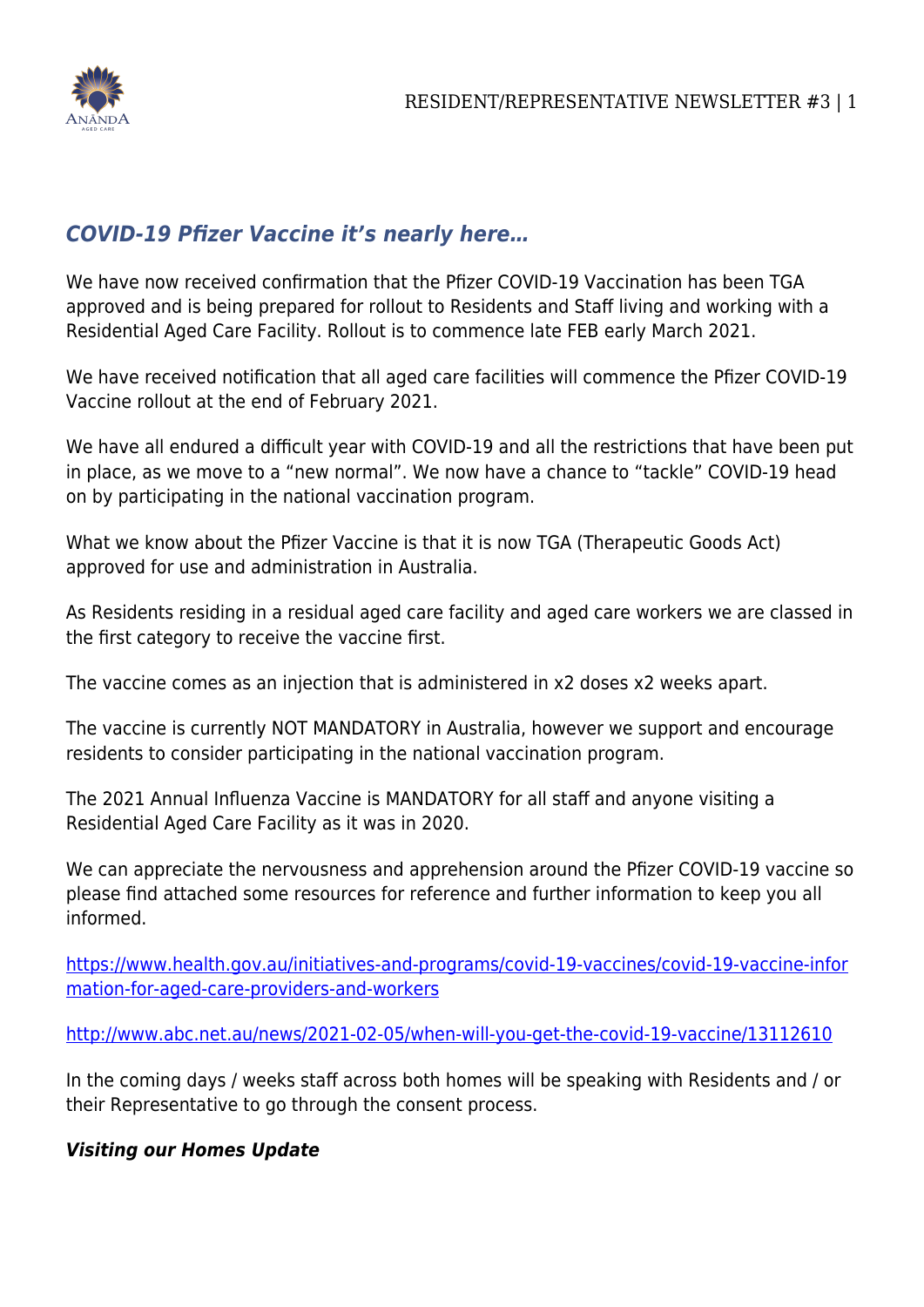

We continue to support visitors at Ananda and follow the directions as set out by SA Health via the Emergency Management (COVID-19) (RACF) Directions and the Cross Borders Direction which are quickly often updated frequently depending on the national COVID-19 situation.

At present anyone entering SA from Greater Perth, Greater Melbourne and parts of NSW are not permitted to enter a Residential Aged Care Facility until a negative COVID swab has been received. This information does change frequently and we have the most recent Directions on display in both our homes.

We continue to watch closely the situation unfolding in Perth, Melb and now NSW regarding the new UK and South African strains of the COVID-19 virus.

Our residents and staff safety continues to be paramount.

Please remember to book your visits to the home so we have an going account of who is entering our homes and upon arrival complete the Entry to Site Checklist including a temperature check. Although we have relaxed our visiting times we must always know the total number of people in the home to ensure we meet social distancing guidelines.

We ask if you are visiting that you visit your loved one in their room and/or in a dedicated area in the home away from other residents.

# *Bain Marie Service*

# *IT'S BACK …………….*

Both Hope Valley and Findon are now enjoying the Bain Marie service at lunch and evening meal time. It is so wonderful to see residents enjoying the meals and choices.

At Findon, residengs "cheered" the frst day it came back and although we can only have up to 8 residents in the HUB dining room at once, it has been lovely seeing different residents attend.

One resident gave Chef Suresh a "thumbs up" followed by a request for seconds.

Well Done Kamal and Team it's been a long time in welcoming the Bain Marie service back …… but it's been worth the wait!!!

### *Person Centred Software*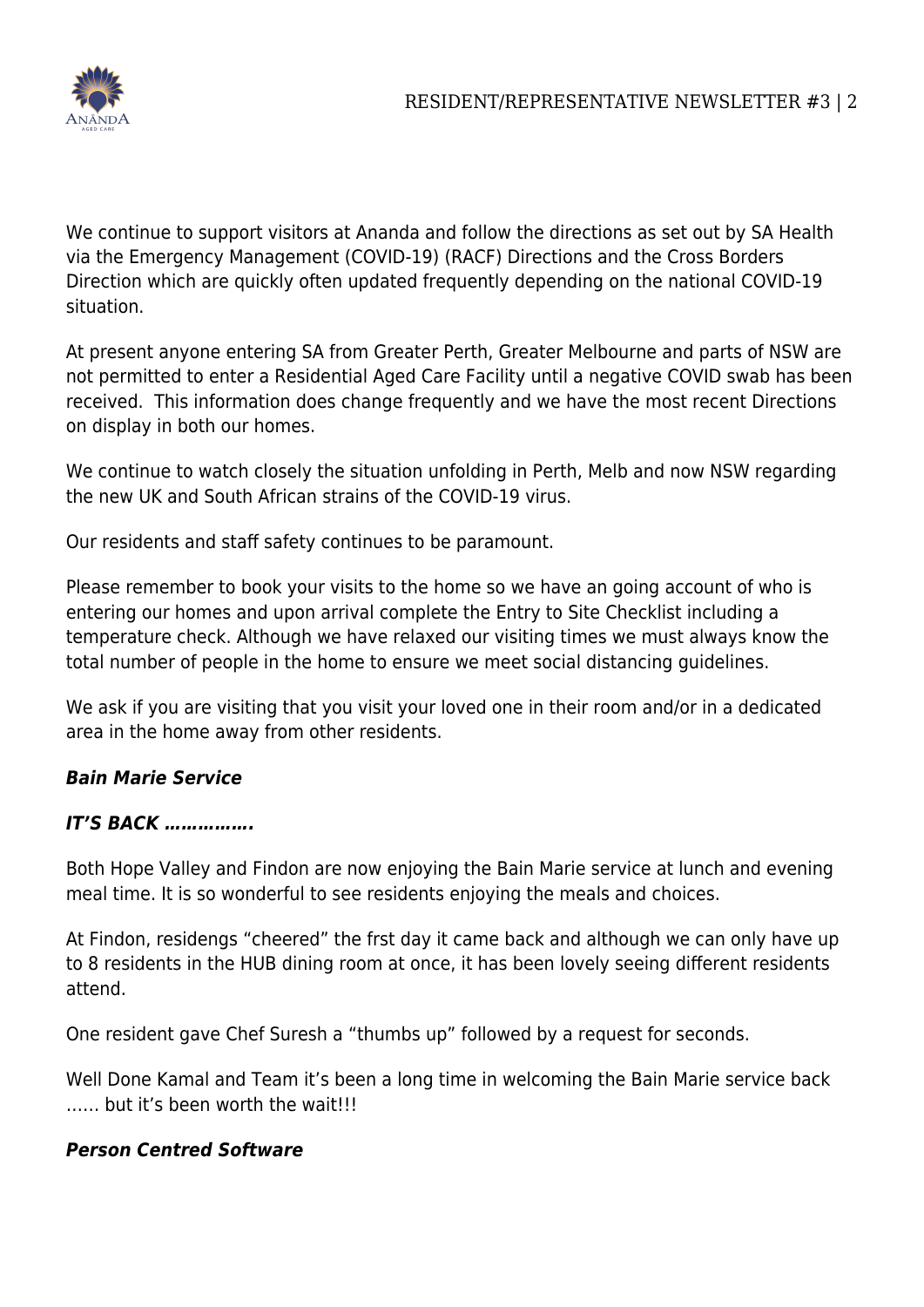**It's exciting times ahead as we prepare to "GO LIVE" with our final phase of Person Centred Software or PCS.**



We already have PCS fully embedded in our Findon home and from October 2020 we introduced this to our Hope Valley with great success. It am so pleased to announce that from Wednesday  $10^{th}$  February 2021 we will now "GO LIVE" in A2.

PCS will be our comprehensive Nursing Care Plan, Assessment, Progress Note and incident management system, as we move away from "paper based" documentation. You will see staff refer to green or black electronic devices that are password protected with resident care details.

PCS allows us to develop and implement individualised "planned care days" for each resident to truly represent resident focus care. This is done in consultation and collaboration with residents / their representative and strengths are commitment to a "partnership in care" model approach.

It has been wonderful to see the calibre of individualised care already seen in PCS in A1 and we can truly see the care that is being provided to the residents.

The idea behind PCS is that Clinical, Care and Wellness & Engagement staff will be able to input data to identify how we are meeting the residents individual care needs.

Staff have undertaken training in PCS and have educational resources and tools to support and guide them in the final phase of the PCS roll out. Our Project Lead Belinda has been busy inputting resident data and supporting staff as we transition to PCS.

PCS provides our staff with every residents individualised "planned care day" which has been developed to meet the residents care needs. PCS provides staff with the residents nursing care plan and progress notes.